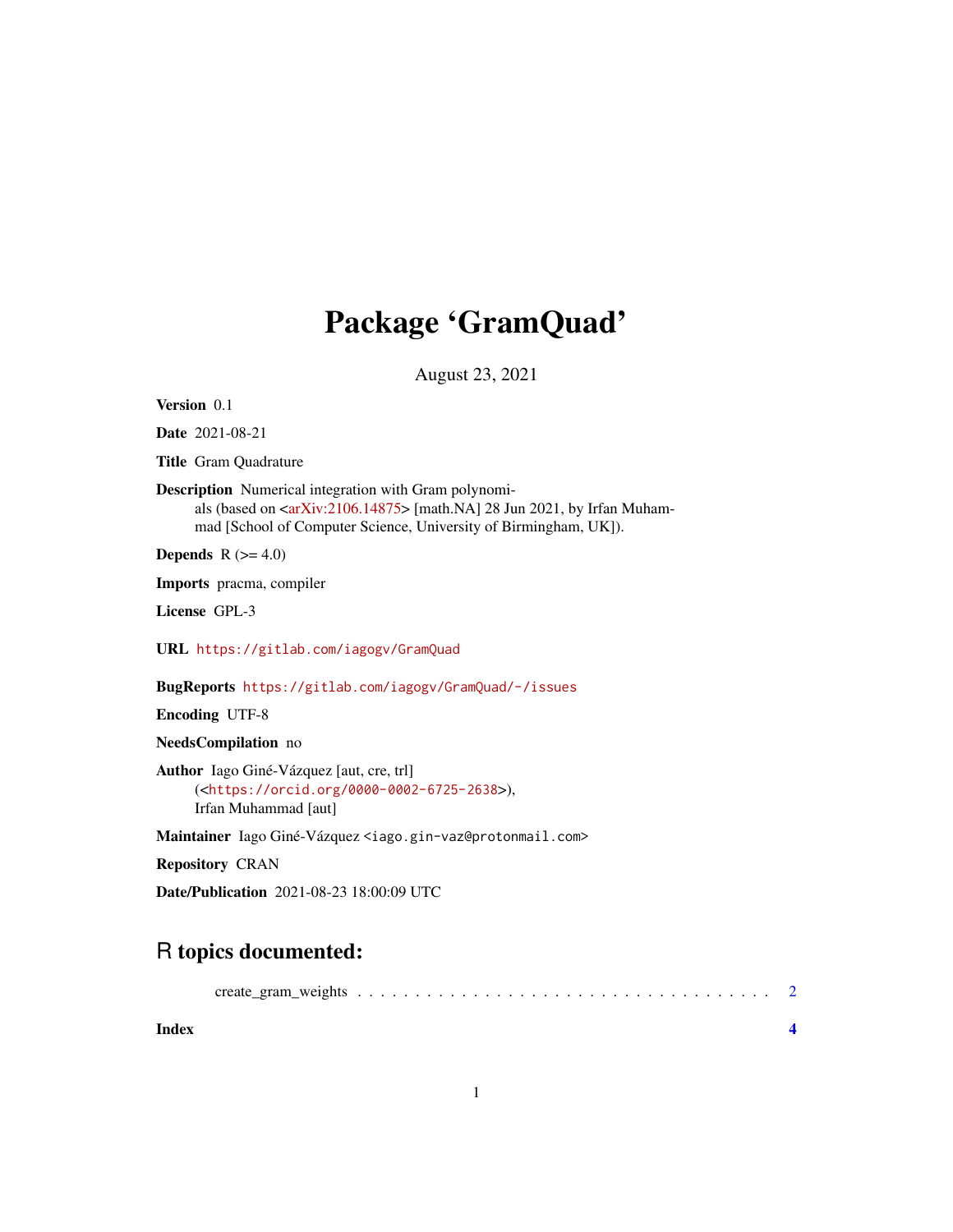#### <span id="page-1-0"></span>Description

Computes weights for Gram quadrature ofm+1 points.

#### Usage

```
create_gram_weights(m)
```
#### Arguments

m a positive integer value, the number of points minus one for which weights will be computed. See 'Details'.

#### Details

The numerical integration of an analytical function  $f(x)$  using a finite set of equidistant points can be performed by quadrature formulas like the Newton-Cotes. Unlike Gaussian quadrature formulas however, higher-order Newton-Cotes formulas are not stable, limiting the usable order of such formulas. Existing work showed that by the use of orthogonal polynomials, stable high-order quadrature formulas with equidistant points can be developed. This algorithm improves upon such work by making use of (orthogonal) Gram polynomials and deriving an iterative algorithm, together allowing us to reduce the space-complexity of the original algorithm significantly.

#### Value

A double-precision vector of the specified length plus one, whose elements are the weights for the Gram quadratures of the m+1 points in the interval  $[-1, 1]$ .

#### Author(s)

Iago Giné-Vázquez, <iago.gin-vaz@protonmail.com>

#### References

Muhammad, Irfan (2021) *Gram quadrature: Numerical integration with Gram polynomials*. [arXiv:2](https://arxiv.org/pdf/2106.14875.pdf)106.14875 [\[math.NA\]](https://arxiv.org/pdf/2106.14875.pdf)

#### See Also

[gaussLegendre](#page-0-0)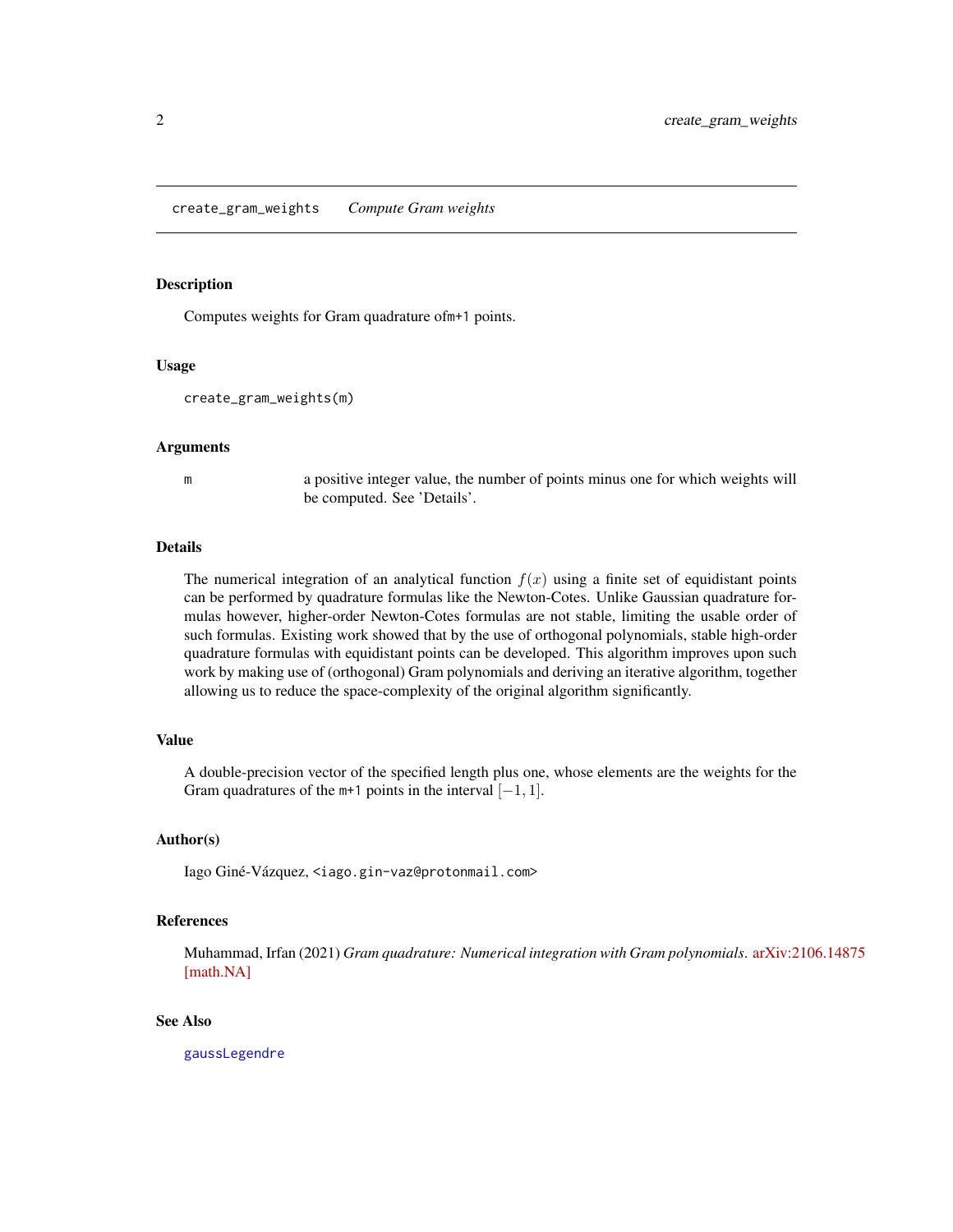#### create\_gram\_weights 3

#### Examples

```
m <- 100
xs \leq seq(-1, 1, length.out = m + 1)gram_weights <- create_gram_weights(m)
# the sum of stable weights is equal to 2.
cat("Sum of Gram weights:", sum(gram_weights), "\n")
# test integration, integrate f below between [-1,1]
f = function(x){ 9 \times x ^ 2 + 45 \times 13 \times x ^ 3 + 16 \times x ^ 4}
gram_quad <- sum(gram_weights * f(xs))
cat("Approx. integration:", gram_quad, "\n")
```